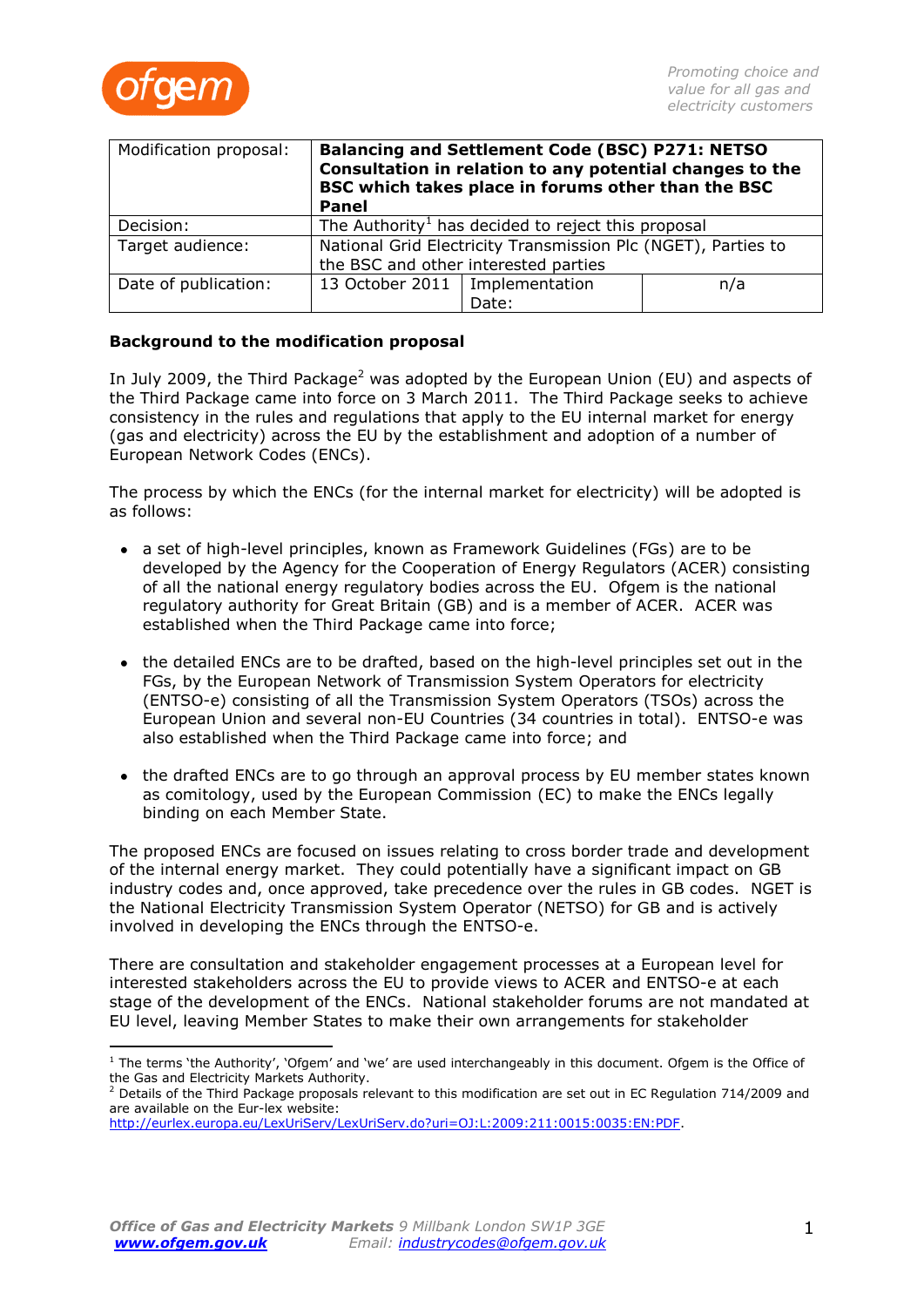engagement on this topic. A number of GB stakeholders are keen that their views on the development of the ENCs are provided at an early stage in the drafting process and that this would complement European level engagement. In the view of these stakeholders, NGET, in its role as NETSO, would be the lead GB TSO involved in the development of the ENCs through ENTSO-e and, as such, should be under an obligation to engage with GB stakeholders.

# **The modification proposal**

P271 was raised by Scottish and Southern Energy (SSE) Generation Limited in February 2011. The proposer raised a similarly worded CUSC modification and Grid Code user request at the same time<sup>3</sup>. The proposer considered that there is a risk that NGET will not engage with GB stakeholders at a national level and that this would adversely impact GB stakeholders' ability to provide views to NGET, as the NETSO, during the drafting development phase of the ENCs. In the proposer's view, the potentially significant impact of the ENCs as legally binding rules which take precedence over GB codes means that GB stakeholder engagement should be a requirement on NGET to take effect as early as possible in the drafting process.

P271 would create a code obligation on NGET, as the NETSO, to consult with BSC signatories and consider their views regarding any potential changes to the BSC which arise from forums other than the BSC Panel. The scope of the proposed solution would include any forum on any topic where NGET is attending as the NETSO. In doing so, NGET would be obliged to:

- provide details of any draft proposals, in particular those concerning the ENCs, before they are submitted to the relevant body, e.g. ENTSO-e, including draft text and impact assessments as appropriate,
- seek and take into consideration the views of the BSC Panel on such proposals before they are submitted to the relevant body, and
- provide prior notification of, and subsequent feedback from, meetings and workshops at which NGET attends as NETSO, particularly regarding the development of the ENCs.

In addition, NGET would be obliged to report any potential or likely BSC impacts resulting from the development of the ENCs to the BSC Panel.

During the assessment of P271 and the related modifications, the joint Workgroup developed an alternative to P271. P271 Alternative is the same as the original except that it would limit the scope of the obligation on NGET as set out in the original proposal to work undertaken as part of the Third Package only.

During the assessment of the modifications, a Joint European Standing Group<sup>4</sup> (JESG) open to all interested GB stakeholders was established on the recommendation of the joint Workgroup and with the approval of the relevant code panels (BSC Panel, CUSC Panel and Grid Code Review Panel). The proposed solutions for P271 original and alternative both provide for the discharge of NGET's obligation to engage with GB

 $\overline{a}$ <sup>3</sup> Details regarding CUSC modification CMP191 and the Grid Code user request are available on NGET's website: [http://www.nationalgrid.com/uk/Electricity/Codes/.](http://www.nationalgrid.com/uk/Electricity/Codes/)

<sup>4</sup> JESG met for the first time on 10 August 2011. Papers from the JESG meetings can be found here: [http://www.nationalgrid.com/uk/Electricity/Codes/systemcode/workingstandinggroups/JointEuroSG/.](http://www.nationalgrid.com/uk/Electricity/Codes/systemcode/workingstandinggroups/JointEuroSG/)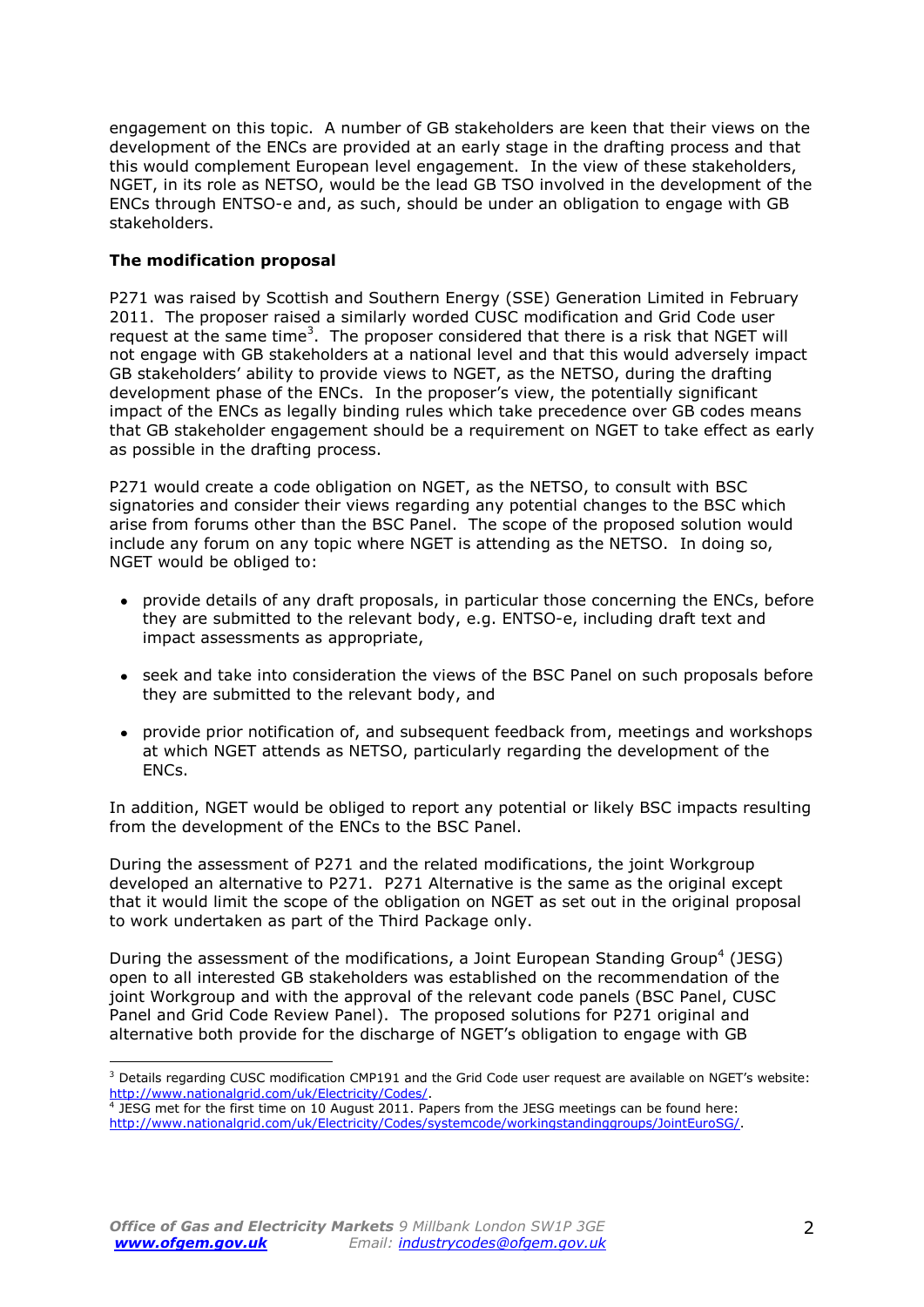stakeholders through the JESG. The proposer accepted that NGET would take views expressed at the JESG into account but would not be obliged to adhere to them when participating in the development of the ENCs at ENTSO-e.

A majority of the joint Workgroup considered that both the original and alternative proposals better facilitate Applicable BSC Objectives (a), (c) and (d), while a minority considered that the proposals were neutral against Applicable Objective (a) and detrimental to Objective (d). A majority of the Workgroup supported the alternative over the original against Objective (d).

# **BSC Panel<sup>5</sup> recommendation**

On 8 September 2011, the BSC Panel considered the draft Final Modification Report (FMR) for P271 and the responses to it. The Panel recommended by a majority that the alternative modification be made. The Panel considered that the Alternative better facilitates Applicable BSC Objectives (a), (c) and (d). A minority of the Panel considered that the alternative modification is neutral against Applicable BSC Objectives (a) and (c) and does not better facilitate Applicable BSC Objective (d). The Panel unanimously rejected the original modification. The Panel's views can be found in full in the FMR.

### **The Authority's decision**

The Authority has considered the issues raised by the modification proposal and the Final Modification Report (FMR) dated 8 September 2011. The Authority has considered and taken into account the responses to Elexon's<sup>6</sup> consultation on the modification proposal which are attached to the FMR<sup>7</sup>.

#### **The Authority has concluded that implementation of the modification proposal will not better facilitate the achievement of the applicable objectives of the BSC 8 .**

#### **Reasons for the Authority's decision**

We note the views of the joint Workgroup, NGET and the Panel in reaching our decision. We also note the strong support for national forums for stakeholder engagement on the development of the ENCs. We are also keen for such forums to understand stakeholders' views. One such forum (the JESG) is now established and operating under existing code governance. It is open to all interested GB stakeholders to exchange views with NGET on the development of the ENCs. We have taken this development into account when setting out the reasons for our decision against each of the Applicable BSC Objectives.

*Applicable BSC Objective (a) 'the efficient discharge by the licensee of the obligation imposed upon it by this licence'*

We note the views expressed by some consultation respondents, Workgroup and Panel members that the introduction of a code obligation on NGET to engage with GB

<sup>5</sup> The BSC Panel is established and constituted pursuant and in accordance with Section B of the BSC.

<sup>&</sup>lt;sup>6</sup> The role and powers, functions and responsibilities of Elexon are set out in Section C of the BSC.

 $7$  BSC modification proposals, modification reports and representations can be viewed on the Elexon website at [www.elexon.co.uk.](http://www.elexon.co.uk/)

 $8$  As set out in Standard Condition C3(3) of NGET's Transmission Licence, see: [http://epr.ofgem.gov.uk/document\\_fetch.php?documentid=4151](http://epr.ofgem.gov.uk/document_fetch.php?documentid=4151)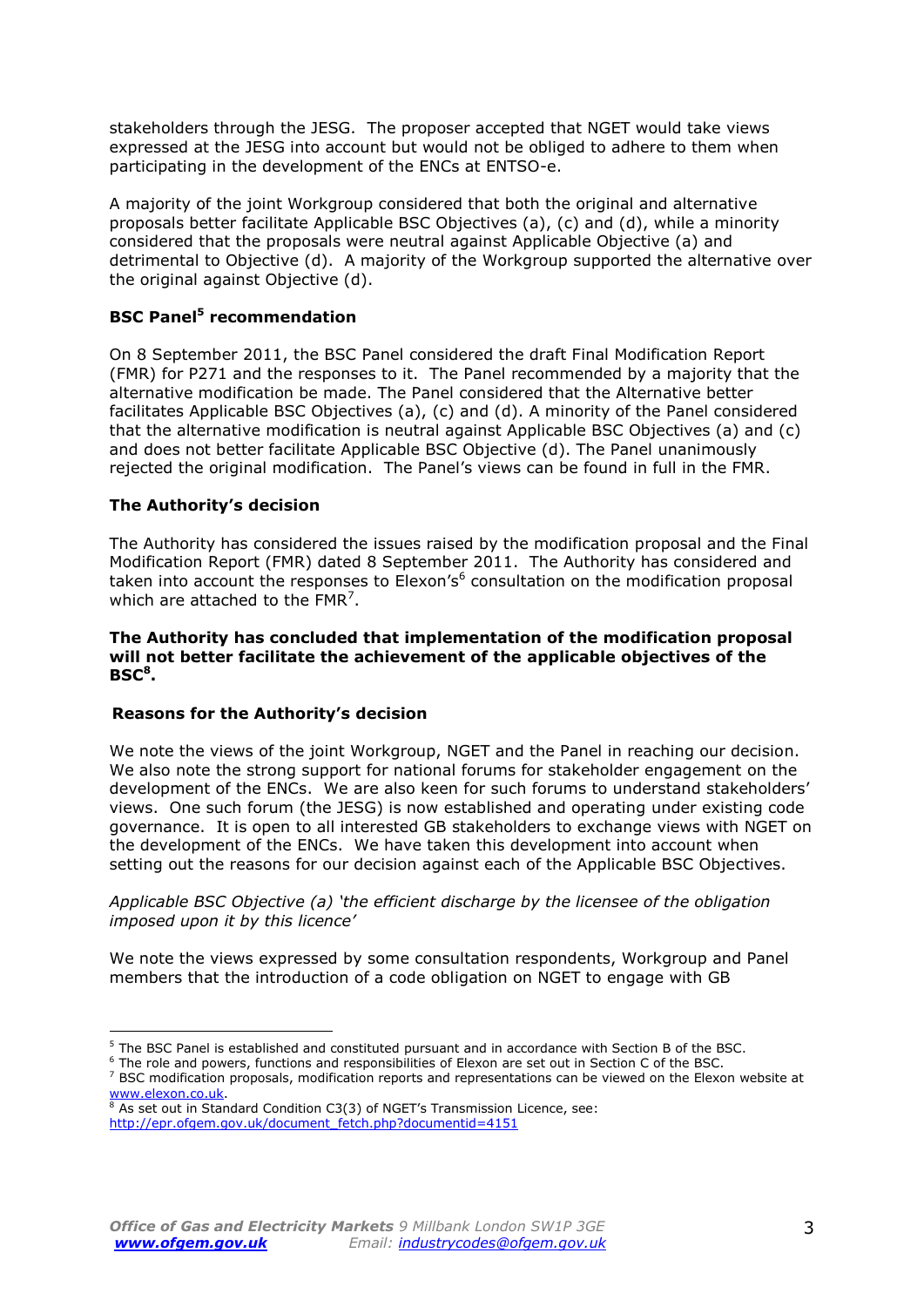stakeholders on the development of the ENCs would ensure that NGET better meets its licence obligations.

NGET's current licence obligation to bring code changes to the attention of code parties and others with an interest in them is set out, in the case of the BSC, in Standard Licence Condition C3.4 (b)(i). This obligation currently arises once a code change has been raised. As it is not yet clear, in the case of the ENCs, what consequential changes, if any, will be made to the BSC, it would be inconsistent and outside the scope of the current licence obligation for NGET to bring potential code changes to the attention of BSC parties when neither the extent, nor the impact, of these changes is clear. However, we do recognise that there is a case for NGET to undertake appropriate and effective engagement with GB stakeholders on the development of the ENCs without the need for a code obligation.

We do not agree that either the original or the alternative proposals better facilitate objective (a).

*Applicable BSC Objective (c) 'promoting effective competition in the generation and supply of electricity, and (so far as consistent therewith) promoting such competition in the sale and purchase of electricity'*

We note the views expressed in consultation responses and through the Workgroup and the Panel on whether the proposals better facilitate this objective. We note that these views highlight the need for GB stakeholders to have 'greater certainty' from NGET through the code obligation that it will engage with GB stakeholders regarding development of the ENCs though not to adhere to stakeholder views. The responses suggested that:

- NGET could not be aware of GB stakeholders' views without engaging with them;
- having effective stakeholder engagement would improve awareness for both NGET and stakeholders of the issues as development of the ENCs took place; and
- the establishment of the JESG, to which not only NGET and stakeholders but also Ofgem and DECC would be invited, would form a suitable forum for the exchange of views which could form NGET's input to ENTSO-e discussion on the ENCs.

We consider that 'greater certainty' refers to a transparent and open process for GB stakeholder engagement and, so long as there is a suitable forum established for the exchange of views between NGET and stakeholders, the expectations of stakeholders can be met. In this context, 'greater certainty' does not mean that stakeholders will have their views accepted and adhered to when NGET participates at ENTSO-e in the development of the ENCs.

The establishment of the JESG under the existing governance arrangements of the BSC, CUSC and Grid Code provides such a forum and, importantly, the JESG cannot be disbanded without the relevant code panels' agreement. A long-term commitment by NGET to participate in the JESG in order to engage with stakeholders and exchange views is a more proportionate approach to the lack of engagement identified by the proposal and we would encourage NGET to provide such a commitment.

We therefore do not agree that either the original or the alternative proposals better facilitate objective (c).